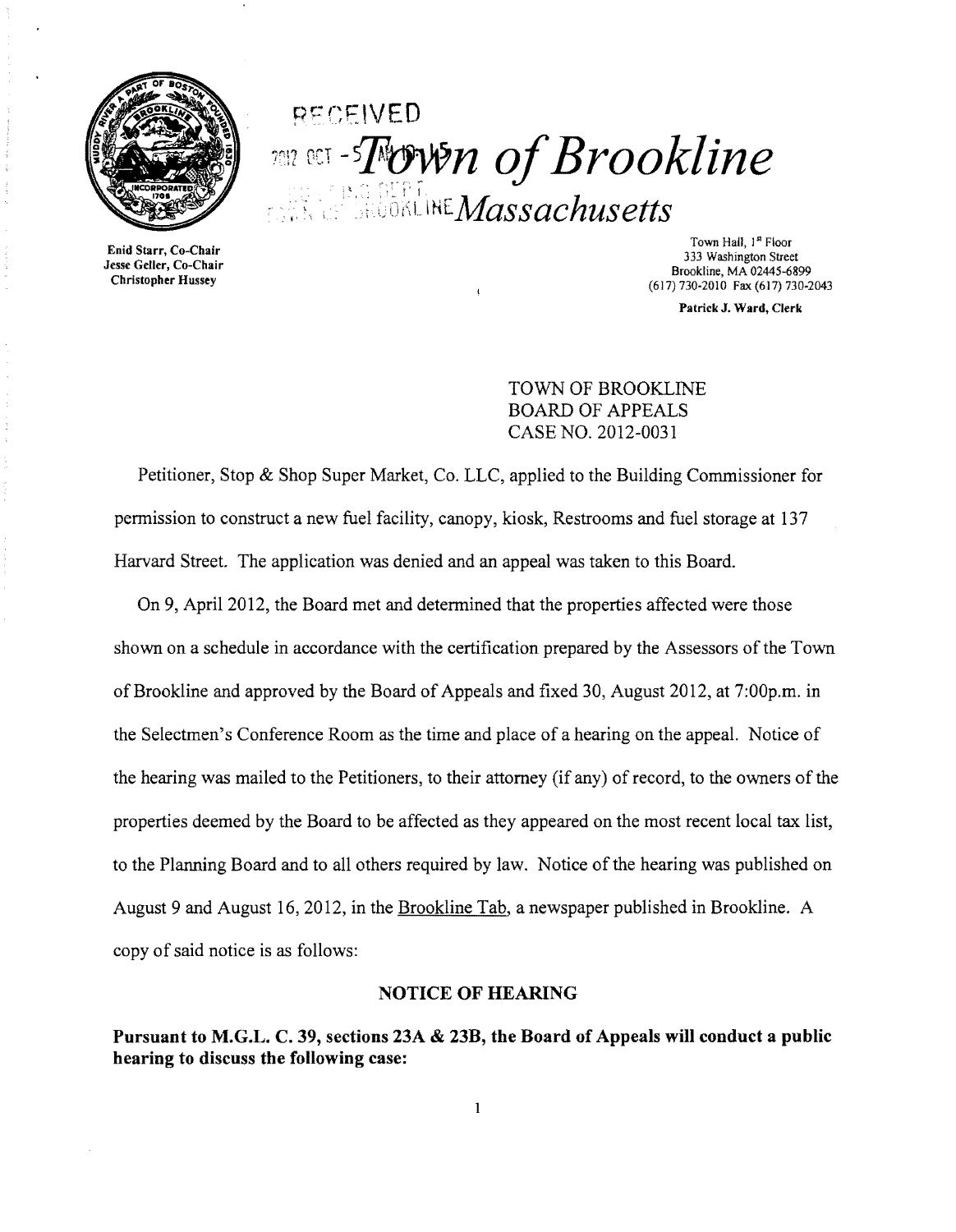Petitioner: STOP & SHOP SUPER MARKET, CO, LLC Owner: AHOLD USA Location of Premises: 137 HARVARD ST Date of Hearing: August 30, 2012 Time of Hearing: 07:00 PM Place of Hearing: Selectmen's hearing room, 6<sup>th.</sup> floor

A public hearing will be held for a variance and/or special permit from: 4.03; Pre-Existing Special Permit Uses, special permit required. 4.07; Table of Use Regulations, Use #25, special permit required. 4.03; Pre-Existing Special Permit Uses, special permit required. 5.09.2a; Design Review, special permit required. 5.09.2f; Design Review, special permit required. 5.43; Exceptions to Yard and Setback Regulations, special permit required. 5.50; Front Yard Requirements, variance required. 5.60; Side Yard Requirements, variance required 5.70; Rear Yard Requirements, variance required 6.08.5.b; Regulations Applying to Gasoline Service Stations. variance required. 8.02.2; Alteration or Extension, special permit required.

Of the Zoning By-Law to construct a new fuel facility, canopy, kiosk. Restrooms and underground fuel storage at 137 Harvard Street.

#### at 137 HARVARD ST

Said premise located in a L-1.0 (local) business district.

*Hearings, once opened, may be continued by the Chair to a date and time certain. No further notice will be mailed to abutters or advertised in the TAB. Questions regarding whether a hearing has been continued, or the date and time ofany hearing may be directed to the Zoning Administrator at* 617-734-2134 *or check meeting calendar at:http://calendars.town.brookline.ma.usIMasterTownCalandarl? FormID= 158.* 

The Town of Brookline does not discriminate on the basis of disability in admission to, access to, *or operations ofits programs, services or activities. Individuals who need auxiliary aids for*  effective communication in programs and services of the Town of Brookline are invited to make *their needs known to the ADA Coordinator, Stephen Bressler, Town of Brookline, 11 Pierce Street, Brookline, AM 02445. Telephone:* (617) *730-2330; TDD* (617) *730-2327.* 

> Enid Starr Jesse Geller Christopher Hussey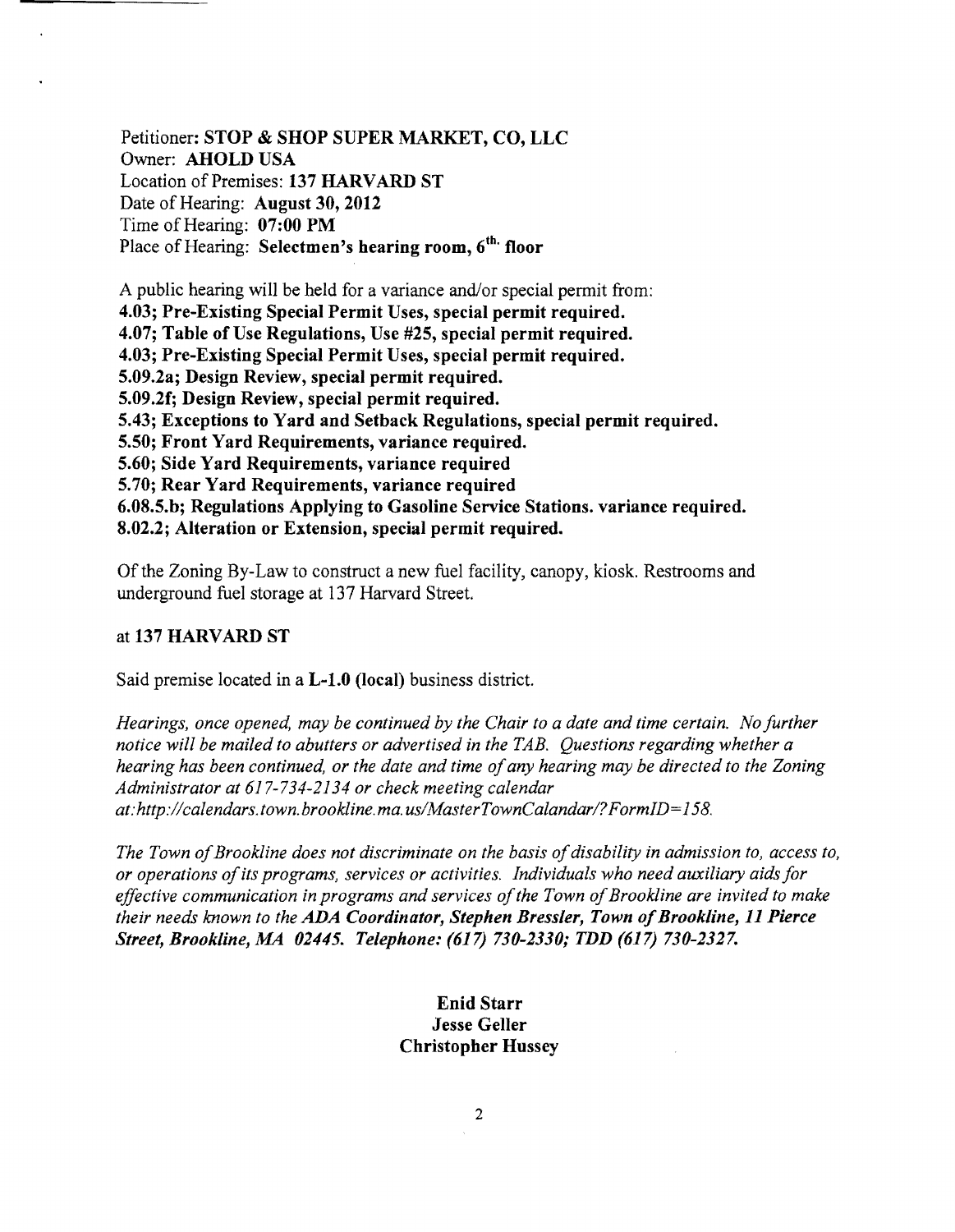At the time and place specified in the notice, this Board held a public hearing. Present at the hearing was Chairman, Jesse Geller and Board Members Jonathan Book and Mark Zuroff. Attorney Diane Gordon, whose business address is 10 Winthrop Square, Boston, presented the case for the petitioner. Also present were representatives ofVanasse Hangen and Brustlin ("VHB"), the design and engineering consultants for the petitioner.

Ms. Gordon described the property as a Stop  $\&$  Shop gas station located on the easterly side of Harvard Street between Harvard Court and Alton Place. The site is adjacent to 155 Harvard Street, which is the location of the Stop  $\&$  Shop Supermarket and their parking facilities and in front of 143 Harvard Street, which is the Scrub A Dub car wash. The property contains two gas pumps, three curb cuts and an unused former auto garage. There is also an easement on the property to provide access for the car wash lot as it is a rear lot that does not have any frontage. This section of Harvard Street is primarily comprised of low-rise commercial businesses, including a carwash, nail salon, and pet store, as well as multifamily residential buildings.

Attorney Gordon said her client has received a certificate of non-significance from the Preservation Commision to start the process and allow demolition of the existing structure. She said the catalyst for the entire project was the requirement for the removal of the existing underground fuel tanks. She said the petitioner thought that, while undertaking the tank replacement project, they would like to improve the facility as a whole and make it safer and more attractive. Ms. Gordon said the proposal is for three pumps instead of two, and state of the art, larger capacity storage tanks. She said there will be a full time attendant but the pumps will all be self-serve.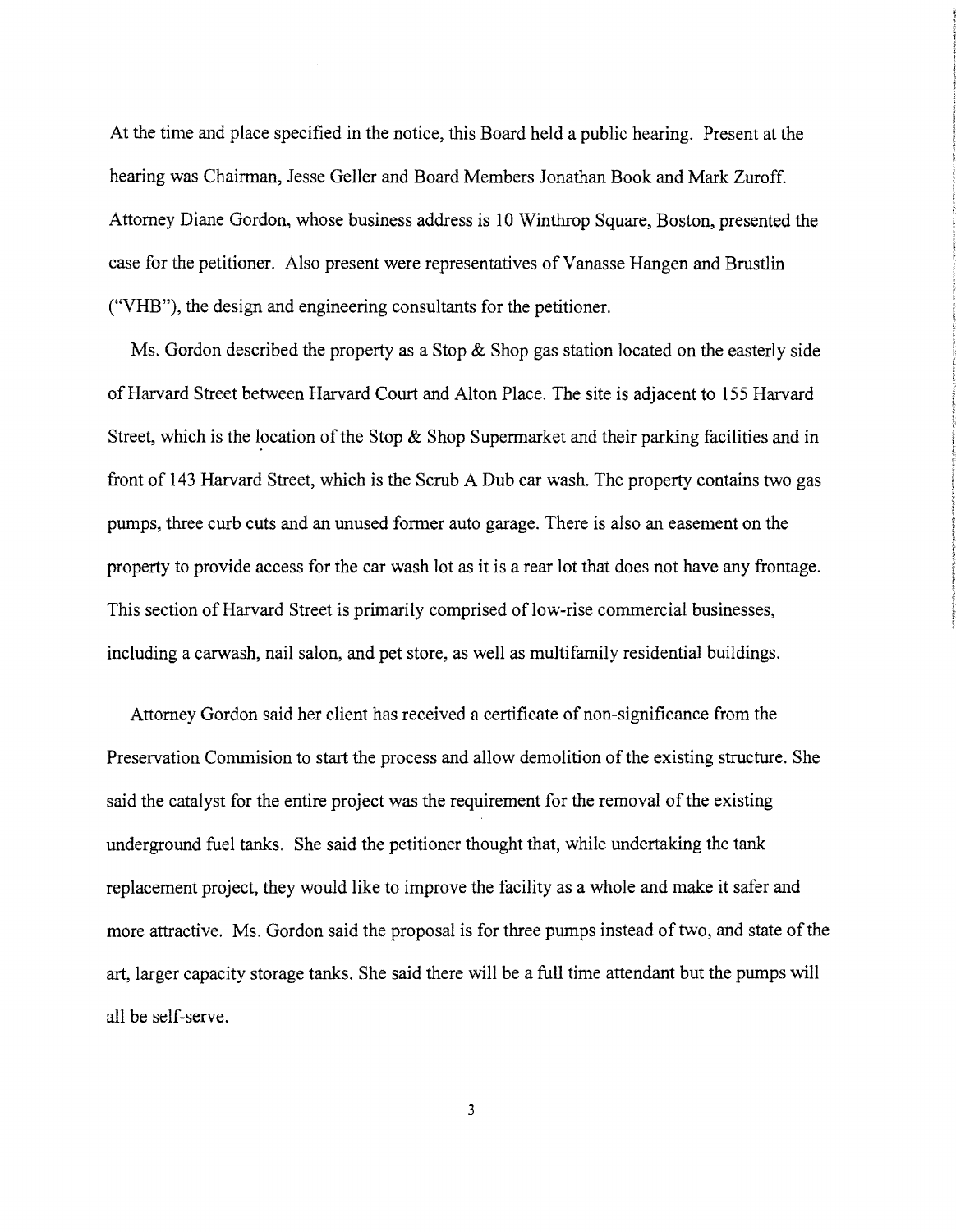Connor Nagle, civil engineer and Project Manager with VHB, presented a description of the project for the Board. Mr. Nagle said the existing two pump station would be demolished; a new canopy installed and two new storage tanks and three new dispensers would be installed further back from the street. He said the impervious surface, would be improved, as well as new parking spaces installed. He said the vehicle circulation would be improved by removing one curb cut and moving the pumps further back from the street. Mr. Nagle stated that there would be a reduction in and treatment of stormwater runoff from the site.

Bill Taber, Engineer with VHB, presented the ecological aspects ofthe project for the petitioner. Mr. Taber presented the upgraded safety and environmental factors as proposed for the project. Mr. Taber described the tank upgrades and technology. Board Member Zuroff asked if the facility will allow hand held gas containers to be filled. Mr. Taber said there are procedures in place that will be enforced by the attendant, to fill those types of containers. Chairman Geller ask how much of the new technology is mandated and how much was voluntary. Mr. Taber said the majority is regulation and some of the additional safety measures were added voluntarily.

Pat Dunford, traffic engineer with VHB, presented the traffic study for the petitioner. Mr. Dunford illustrated the expected effect on the current traffic situation and how the design changed to ease any traffic issues. He stated that there is the potential that up to ten to twenty vehicles per hour would be added to the traffic flow due to the additional pumping station but that is well below the capacity that can be handled. He also noted that the increase in the size of the underground storage tanks would reduce the number of required deliveries to the site. Mr. Dunford said that obvious deficiencies were noted at the existing site and, as proposed, with the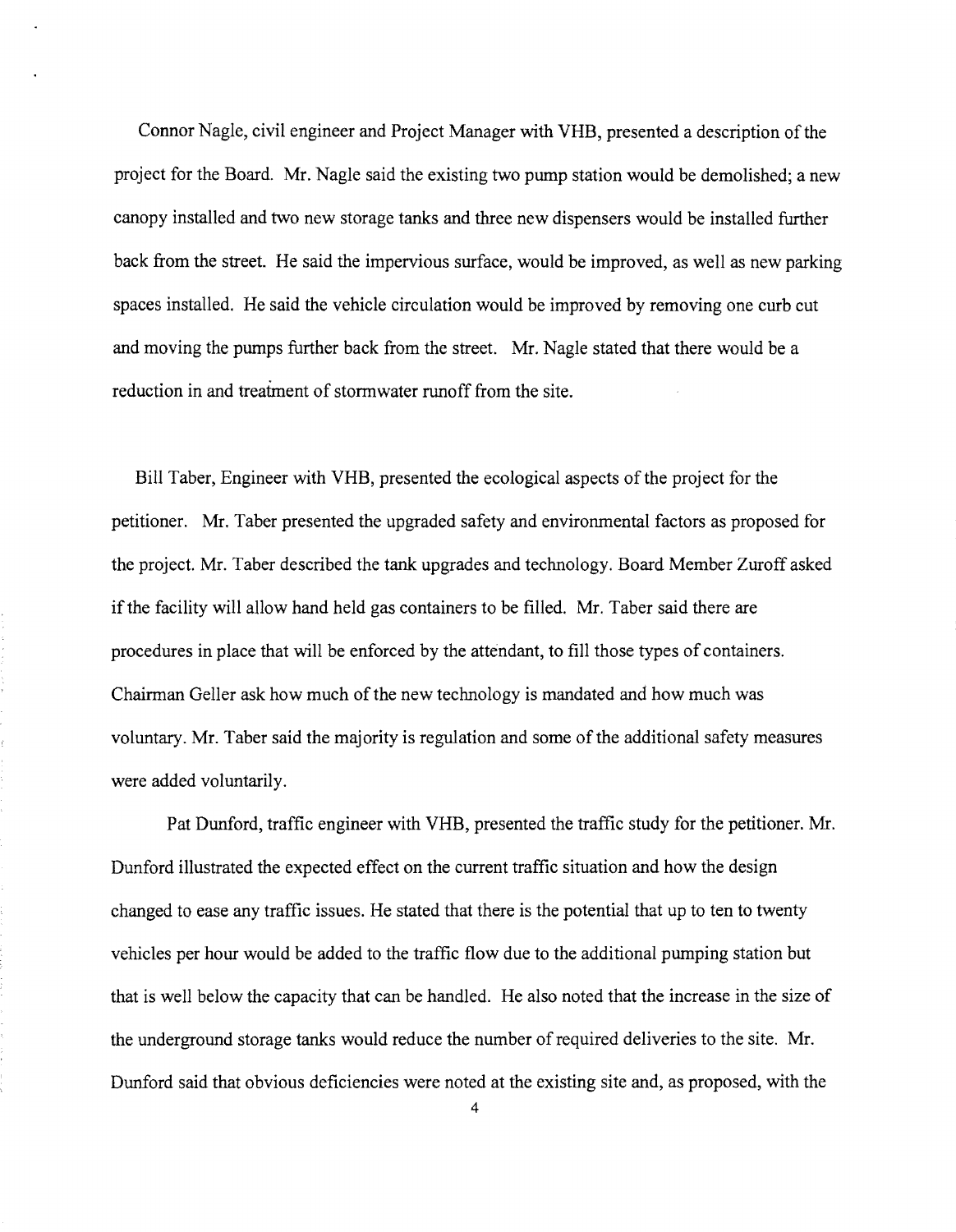self-service and additional pumps, the traffic flow should be much more efficient. Board Member Book asked if the access would be in and out from both curb cuts. Mr. Dunford said yes, but by the positioning of the pumps he expects the traffic flow to enter at the right curb cut (facing the site from the street) and exit from the left curb cut. Board Member Book asked if the pumps were accessible regardless of what entrance someone came in. Mr. Dunford said the pumps would extend to either side of a vehicle. Board Member Zuroff asked ifmarkings were proposed to help with the traffic flow. Mr. Dunford said he believes when it comes to traffic, a minimalist approach is best, but the plan could be modified to accommodate some directional arrows.

Board Member Zuroff asked if there were any issues with run-off or shading. Connor Nagle said a new drain system is proposed and has been approved by the Town Engineering Department. He said he does not believe there are any issues with shading. Board Member Book asked what the hours of operation will be. Attorney Gordon said they will remain the same; closing at nine o'clock. She said typically the gas station closes one hour prior to the market.

The Chairman then asked if anyone in attendance wished to speak in support of the application. No one rose to speak.

The Chairman asked if anyone wished to speak in opposition to the application. Dave Atkins of Needham, MA, property manager of the abutting property at 129 Harvard Street, said he is concerned with the effects of the canopy on the property he manages as well as the possibility of a heightened risk of spills as a result of changing to a self-service facility, any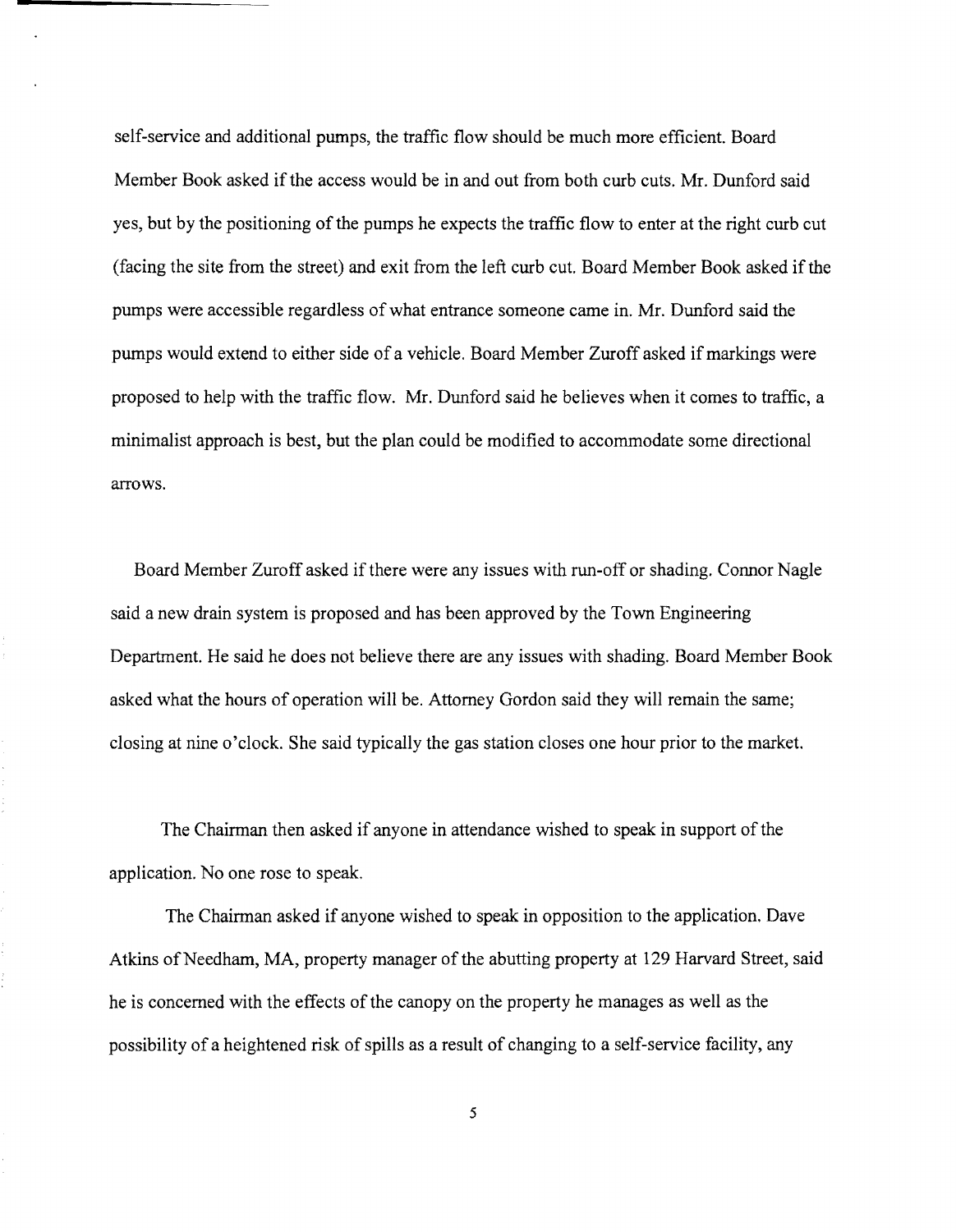increase in the size of the signage and potential confusion over ingress and egress. He said Stop & Shop does not maintain their landscaping.

Gerald P. Atkins Sr. of Needham, MA, owner of 127-131 Harvard Street said he has an issue with the size of the lot and the proposed development, noting that the proposal dramatically increases the intensity of the use. He also said he believes there is a problem with the Traffic flow. Mr Atkins said his driveway directly abuts the gas station's driveway, which he believes creates an intense traffic hazard, and which is not allowed by the Town's Zoning By-Law. He said he believes the proposal will take away from the Victorian style of the neighborhood.

Maureen Atkins, of Needham, MA presented a magnetic display illustrating the issues with pedestrian and vehicular traffic. Ms. Atkins is concerned about the future of the gas station and the number of vehicles coming in for discount gas.

The Chairman called on Polly Selkoe, Assistant Director of Regulatory Planning, to present the Planning Board report.

**Section 4.03** – Pre-Existing Special Permit Uses – Uses that lawfully existed when the Zoning By-Law was enacted but are classified as requiring a special permit are deemed to have been granted a special permit. However, any application to alter the use or structure requires a special permit. As the applicant is altering the structure, a *special permit* is required under this Section.

**Section 4.07** – Table of Uses, Use #25 – Gasoline service stations require a *Special Permit* in L districts. However, the service station was constructed in 1960, which predates the Zoning By-Law, and is considered to have a special permit under *Section 4.03.*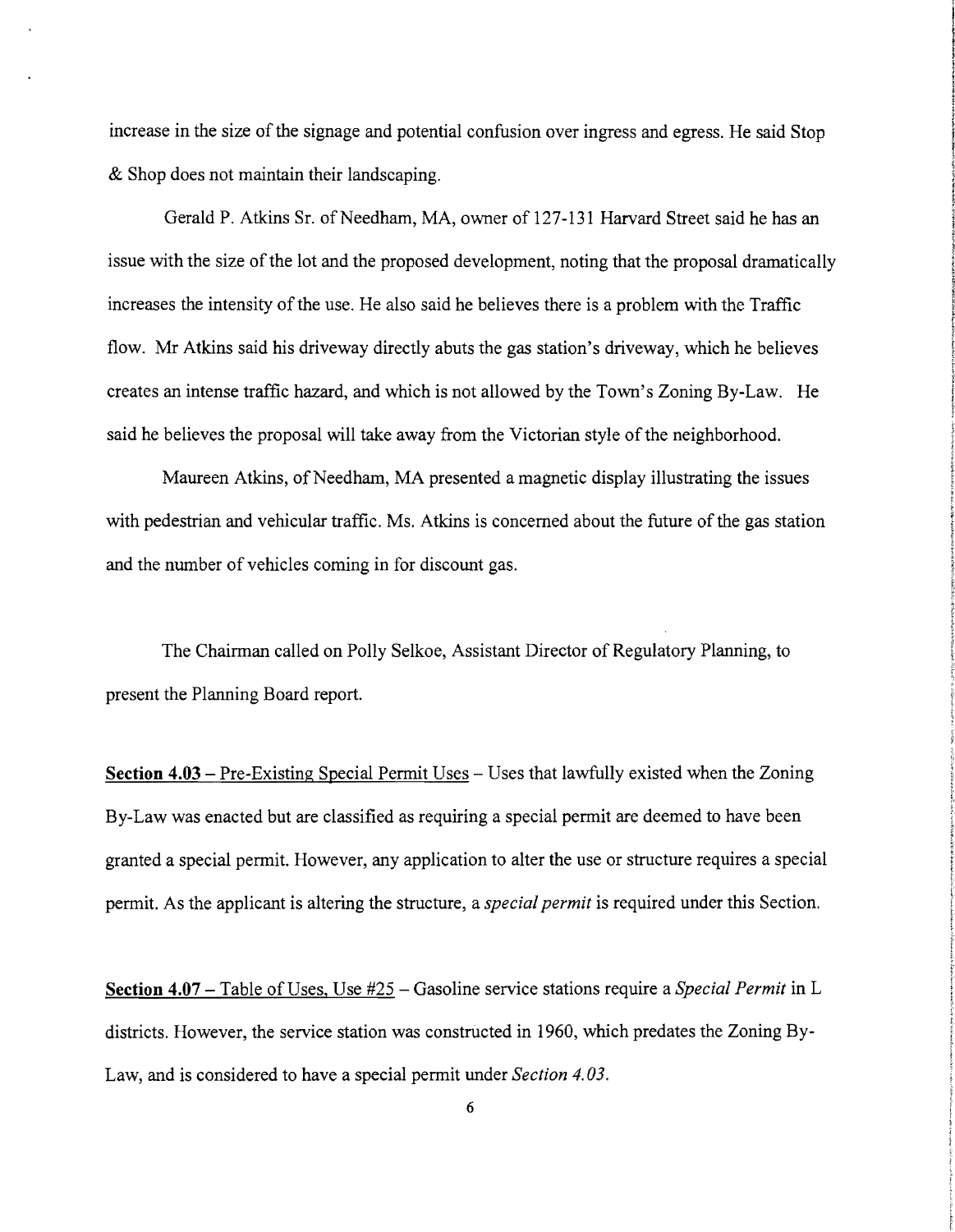**Section 5.09.2.a &f** – Design Review: New structures on Harvard Street require a special permit subject to the design review standards listed under *Section 5.09.4 (a-l).* All the conditions have been met, and the most relevant sections of the design review standards are described below: a. Preservation of Trees and Landscape – There are some young plantings along the front property line that will likely need to be removed during construction. However, the applicant is adding substantially more landscaped area to the property upon the completion of construction. The applicant is proposing to install a line of shrubs along the front property line to screen the parking, which is required by the Zoning By-Law.

b. Relation of Buildings to Environment – The new gas station canopy and kiosk are not anticipated to create any detrimental shadowing on neighboring properties.

c. Relation of Buildings to the Form of the Streetscape and Neighborhood - The new gasoline service station is a modernized version of what currently exists.

d. Open Space - There currently is no open space on site.

e. Circulation – The proposal will improve the safety of the circulation on site by closing up one curb cut. In addition, adding an extra pump and widening the circulation lanes should ameliorate the queuing onto Harvard Street the gas station currently experiences at busy times.

**Section 5.50** - Front Yard Setback Requirements

**Section 6.0S.5.b & .6** -Setbacks for Gasoline Service Stations

| <b>Dimensional Requirements</b> | Required     |             | <b>Existing</b> Proposed | <b>Relief</b> |
|---------------------------------|--------------|-------------|--------------------------|---------------|
| Driveway Setback (south side)   | $10^{\circ}$ | $0^{\circ}$ | $\theta$                 | Pre-Existing  |
| Driveway Setback (north side)   | 10'          | $0^{\circ}$ | $0^{\prime}$             | Nonconforming |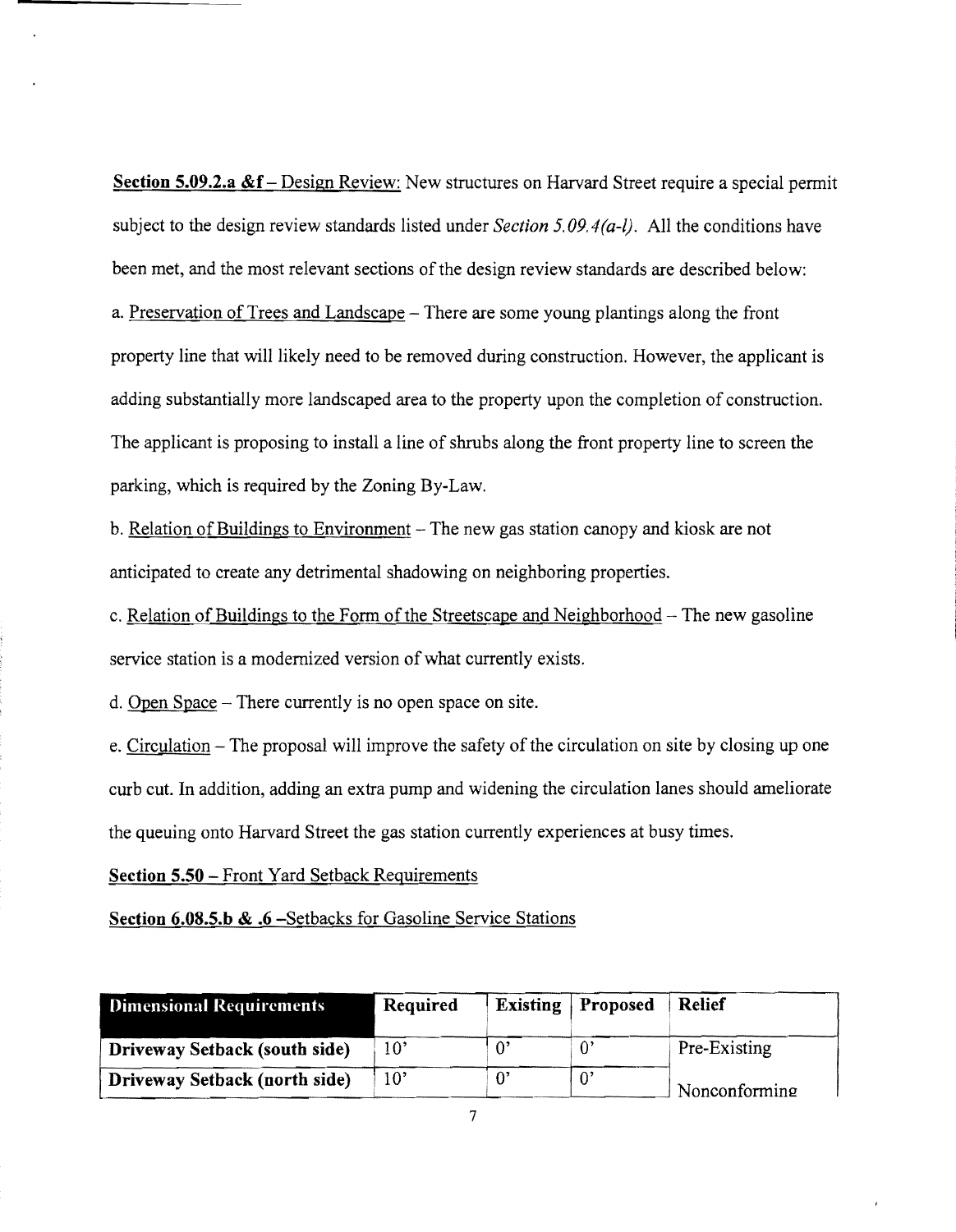| Canopy Setback (alternative)  | $40^{\circ}$ | n/a | Est. 35' |                  |
|-------------------------------|--------------|-----|----------|------------------|
| Canopy Setback (alternative)* | $40^{\circ}$ | n/a | Est. 35' | Special Permit** |
|                               |              |     |          |                  |

\* Although there is no required front yard setback for principal structures in an L-1.0 districts, Section 6.08.6 requires a 40' front yard setback for gas station canopies.

\*\* Under Section *5A3* of the Zoning By-law, the Board of Appeals may waive dimensional requirements in lieu of a counterbalancing amenity. The applicant is proposing to make improvements to the landscaping, extend an existing guard rail, and make improvements to the drainage on site as counterbalancing amenities.

#### Section 7.03 – Signs in L, G, I, and O Districts

The Planning Board shall review and approve any signs installed in such districts.

### Dimensional Criteria

| Type of Sign                     | <b>Dimensions</b>            | Maximum<br><b>Allowed</b> | Proposed    | Finding  |
|----------------------------------|------------------------------|---------------------------|-------------|----------|
| <b>Canopy Sign</b>               | 35 1/4" x 15'9"              | 155 s.f.                  | $31.3$ s.f. | Complies |
| <b>Freestanding Sign</b>         | $5'1''$ x 6'6"               | 155 s.f.                  | $33$ s.f.   | Complies |
| <b>Freestanding Sign Height</b>  | $\bullet$                    | 22'                       | 15'         | Complies |
| <b>Freestanding Sign Setback</b> | $\qquad \qquad \blacksquare$ | 5'                        | 5'          | Complies |
| Pump Signage (12)                | $6"$ x 22", $16"$ x 22"      | $155$ s.f.                | 40.3 s.f.   | Complies |

#### Design Criteria - Signs

| Design Criteria | Finding |
|-----------------|---------|
|                 |         |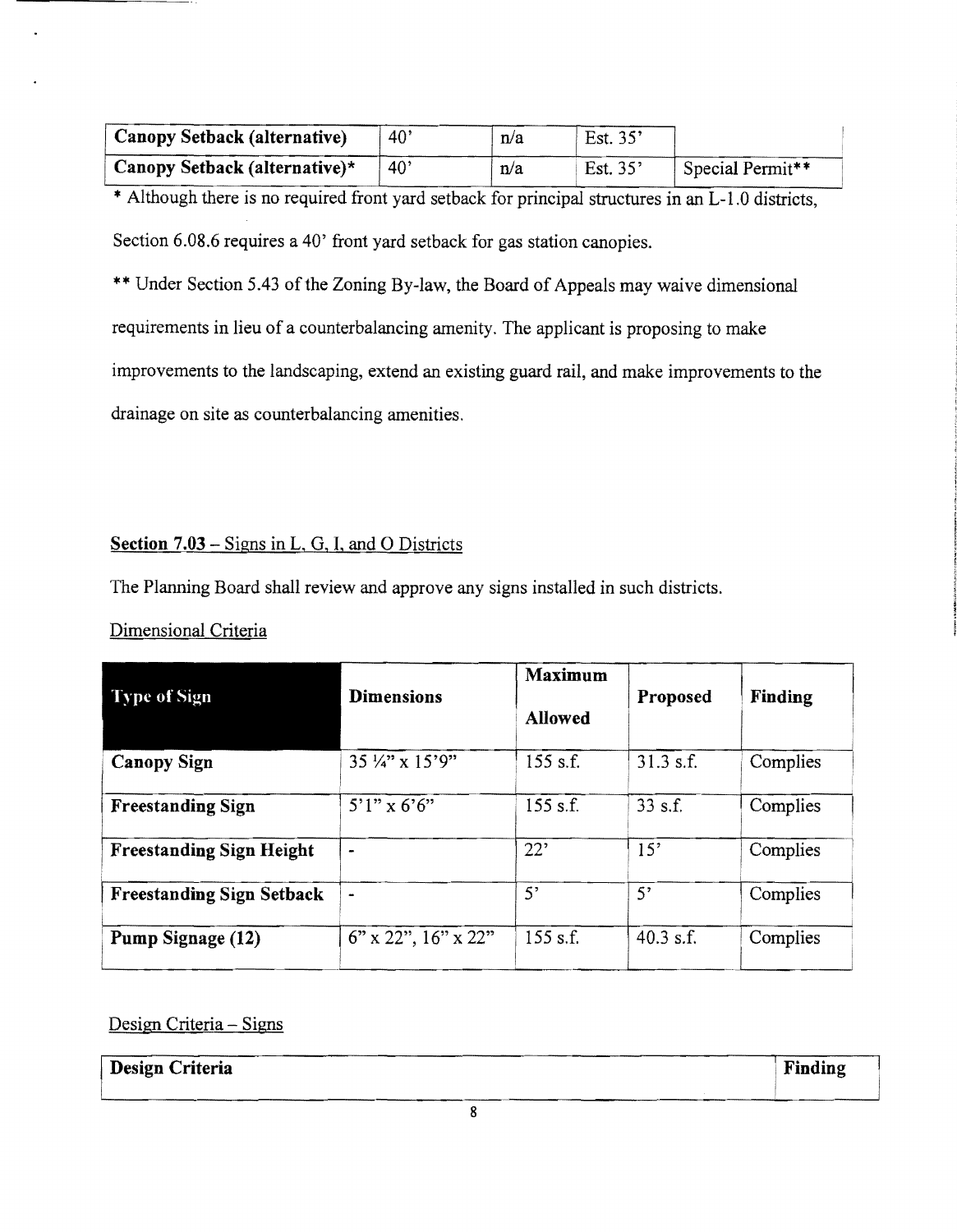| a. The sign should serve to define or enhance architectural elements of the building, not |     |
|-------------------------------------------------------------------------------------------|-----|
| obscure or obliterate them.                                                               | Yes |
| b. The sign should identify the name of the business, not advertise brand names.          | Yes |
| c. Signs should be consolidated.                                                          | Yes |
| d. The sign should be designed without superfluous back-facing.                           | Yes |
| e. Sign graphics should reflect simplicity, neatness, and minimum wording – not only      | Yes |
| to improve appearance but to improve legibility.                                          |     |
| f. All nonconforming signs are to be removed, and facade elements, awnings, and other     | n/a |
| extraneous materials which conceal architectural details should be removed.               |     |
| g. Sign colors should be limited in number and should be compatible with the facade.      | Yes |
| h. Sign illumination shall not be of high intensity.                                      | n/a |

#### **Section 8.02.2 – Alteration or Extension**

A special permit is required to alter a pre-existing non-conforming structure or use.

Ms. Selkoe said the Planning Board is supportive of the alternative proposal. The Planning Board appreciates the efforts of the applicant to voluntarily make improvements to the appearance of the gas station when they replace the underground storage tank rather than leaving the gas station as-is. The Planning Board feels the new gas station and associated landscaping will be a substantial visual improvement to the appearance of the lot, particularly as the proposed parking has been moved to the rear of the lot. In addition, the improved circulation on the site should diminish some of the impacts the gas station currently has during peak business on Harvard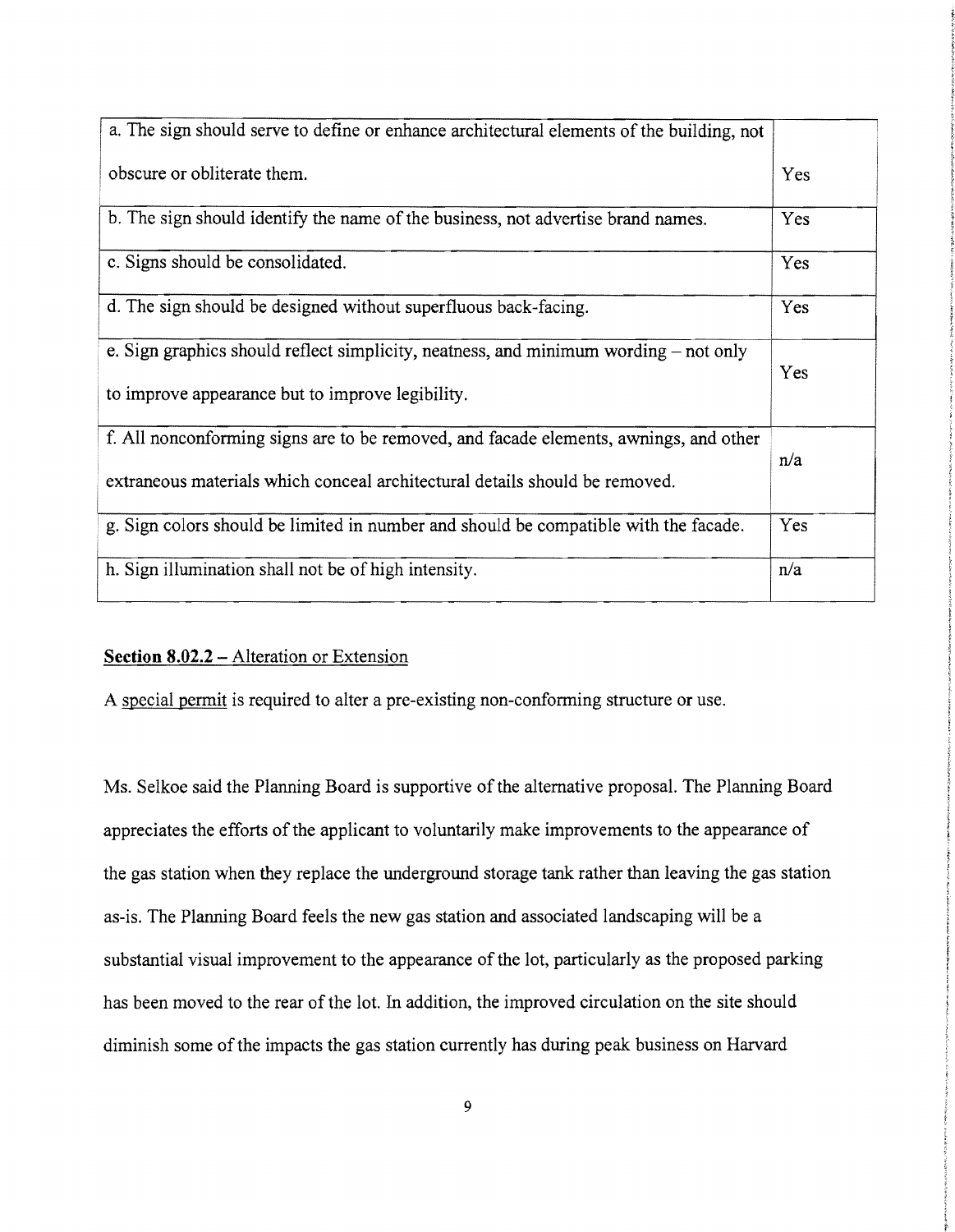Street. Although the new pump is not anticipated to generate significant traffic impacts, pushing the pumps and payment kiosk further into the site and orienting the pumps perpendicular to the street will reduce the necessity for customers to queue on Harvard Street. In addition, pushing the pumps further into the site allows for additional landscaping in the front yard to screen the gas station. Finally, the Planning Board is supportive of the signage as proposed and appreciates the efforts of the applicant to work with staff to create an acceptable sign program.

## **Therefore, the Planning Board recommends approval of the revised plans by Vanasse Hangen Brustlin, dated 6/5/2012, subject to the following conditions:**

- 1. Prior to the issuance of a building permit, the applicant shall submit final elevations and a final site plan indicating the locations of all curb cuts, gas pumps and canopy, payment kiosk, underground gas storage tanks and parking spaces subject to the review and approval of the Assistant Director of Regulatory Planning.
- 2. Prior to the issuance of a building permit, the applicant shall submit a final landscape plan and a plan for landscape maintenance and replacing distressed plant material, when necessary, subject to the review and approval of the Assistant Director of Regulatory Planning.
- 3. Prior to the issuance of a building permit, the applicant shall submit cut sheets for the proposed lamps and illumination details subject to the review and approval of the Assistant Director of Regulatory Planning.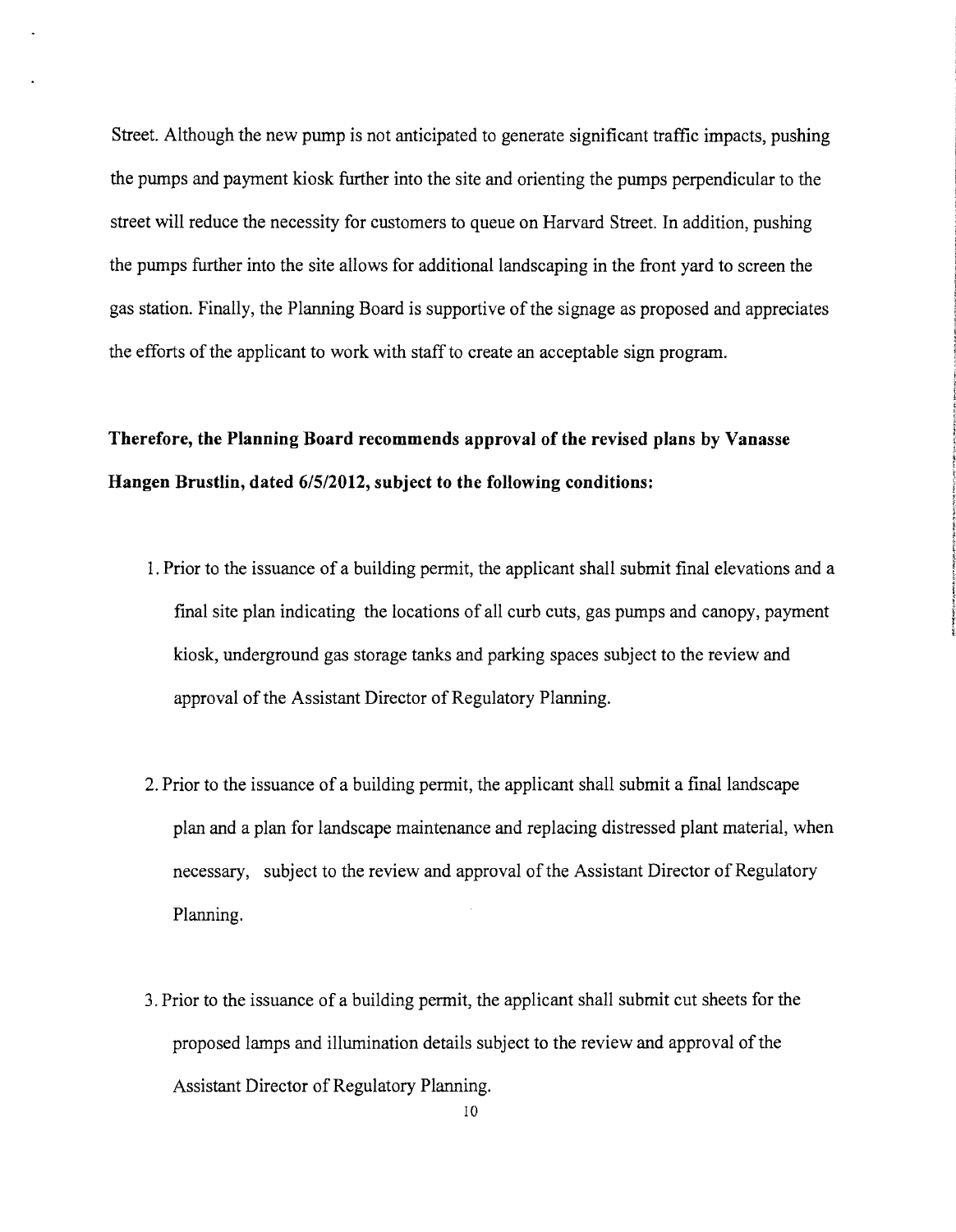- 4. There shall be no video or audio advertising devices installed at the gas pumps, payment kiosk or elsewhere on site.
- 5. Prior to the issuance of a building permit, the applicant shall submit a site circulation plan subject to the review and approval of the Director of Transportation and Engineering.
- 6. Prior to the issuance of a building permit, the applicant shall submit to the Building Commissioner for review and approval for conformance to the Board of Appeals decision: 1) a final site plan stamped and signed by a registered engineer or land surveyor; 2) final building elevations stamped and signed by a registered engineer; and 3) evidence that the Board of Appeals decision has been recorded at the Registry of Deeds.

The Chairman then called upon Michael Yanovitch, Chief Building Inspector, to deliver the comments of the Building Department. Mr. Yanovitch stated that the Building Department believes this is an obvious improvement over the existing site as well as an improvement over the streetscape in this area. He said he appreciates and respects the abutters concerns, but he also appreciates the work and investigations that the petitioner has conducted. Mr Yanovitch said traffic is the only concern of the Building Department, but, he said, there are Town Departments in place to handle any adverse effects cause by the expansion of the facility. He said the Building Department has no objections to the petitioner's request.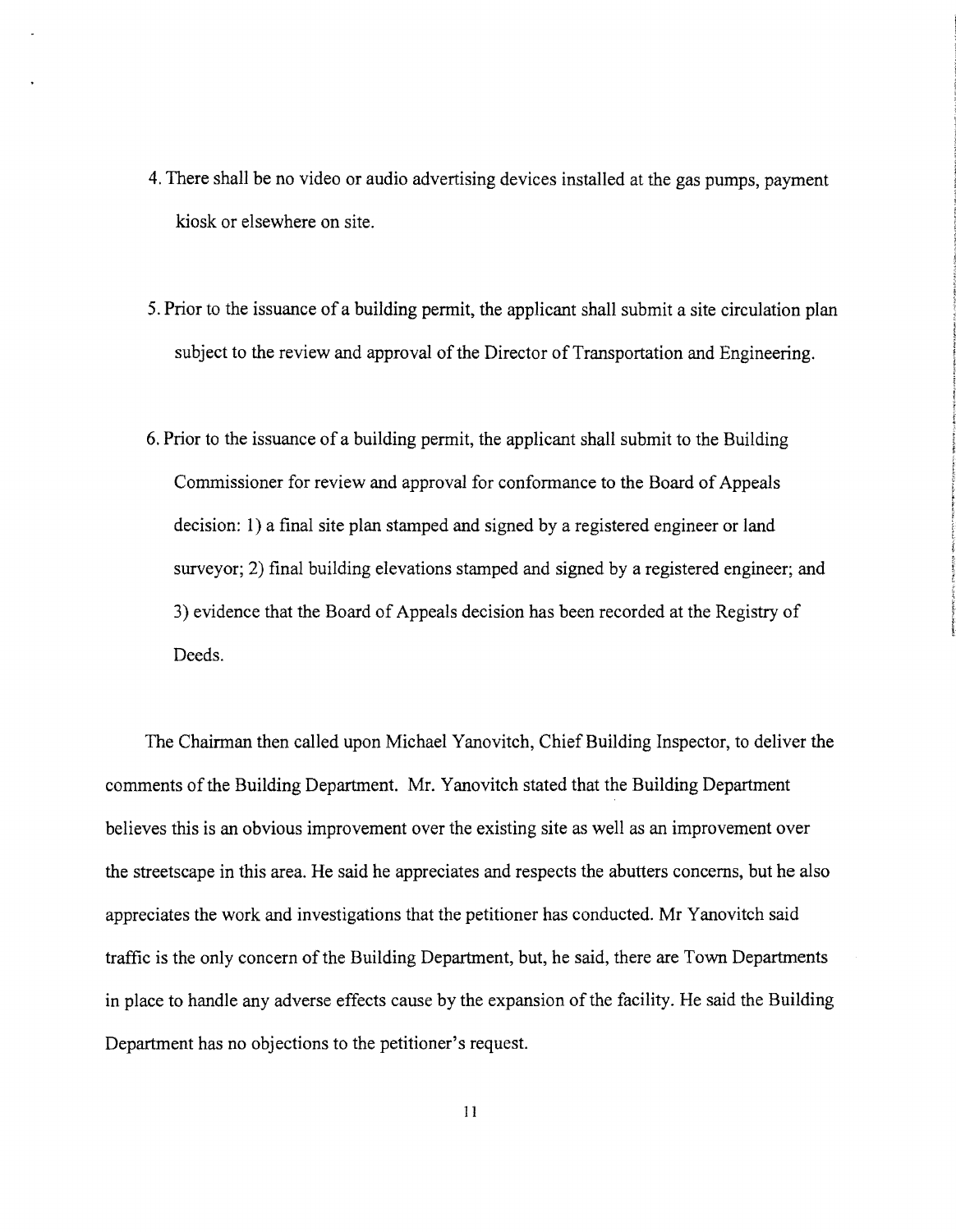Chairman Geller asked the Board to deliberate. Board Member Zuroff said he belives the proposal is an improvement and understands the abutters' concerns. Board Member Zuroff asked that an additional condition be added to address the traffic flow on the site. Board Member Book had a concern regarding the Board's responsibility under **Section 5.09** of the Zoning By-Law, Design Review, of the Zoning By-Law. Chairman Geller said he feels it is an overall improvement of an existing gas station use. The Board discussed the Design Review issue. Chairman Geller said, in terms of Section 9.05, he said the petitioner has clearly satisfied the requirements. Member Zuroff said he believes that traffic will be improved by the development of the site.

The Board, having deliberated on this matter and having considered the foregoing testimony, concludes that it is desirable to grant Special Permits as requested by the petitioner and that the petitioner has satisfied the requirements necessary for relief under **Sections 4.03, 5.09.2.a and f, 5.43, 6.08.5.b and c, 8.02.2, and 9.05** of the Zoning By-Law and made the following specific findings pursuant to **Section 9.05** of the Zoning By-Law:

- a. The specific site is an appropriate location for such a use, structure, or condition.
- b. The use as developed will not adversely affect the neighborhood.
- c. There will be no nuisance or serious hazard to vehicles or pedestrians.
- d. Adequate and appropriate facilities will be provided for the proper operation of the proposed use.

Accordingly, the Board voted unanimously to grant the requested relief subject to the following conditions: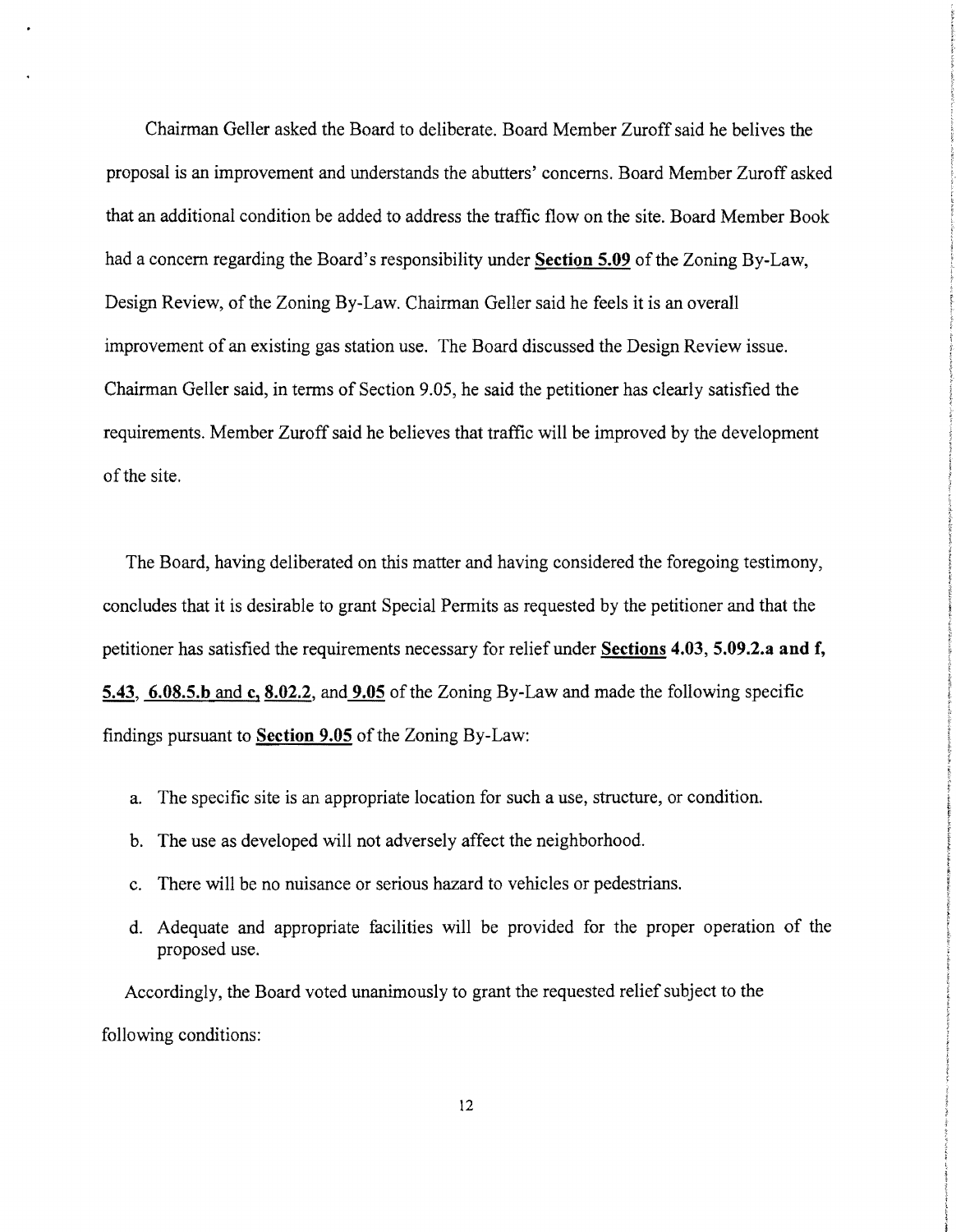1. Prior to the issuance of a building permit, the applicant shall submit a final elevations and a final site plan indicating the locations of all curb cuts, gas pumps and canopy, payment kiosk, underground gas storage tanks and parking spaces subject to the review and approval of the Assistant Director of Regulatory Planning.

2. Prior to the issuance of a building permit, the applicant shall submit a final landscape plan and a plan for landscape maintenance and replacing distressed plant material, when necessary, subject to the review and approval of the Assistant Director of Regulatory Planning.

3. Prior to the issuance of a building permit, the applicant shall submit cut sheets for the proposed lamps and illumination details subject to the review and approval of the Assistant Director of Regulatory Planning.

4. There shall be no video or audio advertising devices installed at the gas pumps, payment kiosk or elsewhere on site.

5. Prior to the issuance of a building permit, the applicant shall submit a site circulation plan subject to the review and approval of the Director of Transportation and Engineering.

6. Prior to the issuance of a building permit, the applicant shall submit to the Building Commissioner for review and approval for conformance to the Board of Appeals decision: 1) a final site plan stamped and signed by a registered engineer or land surveyor; 2) final building